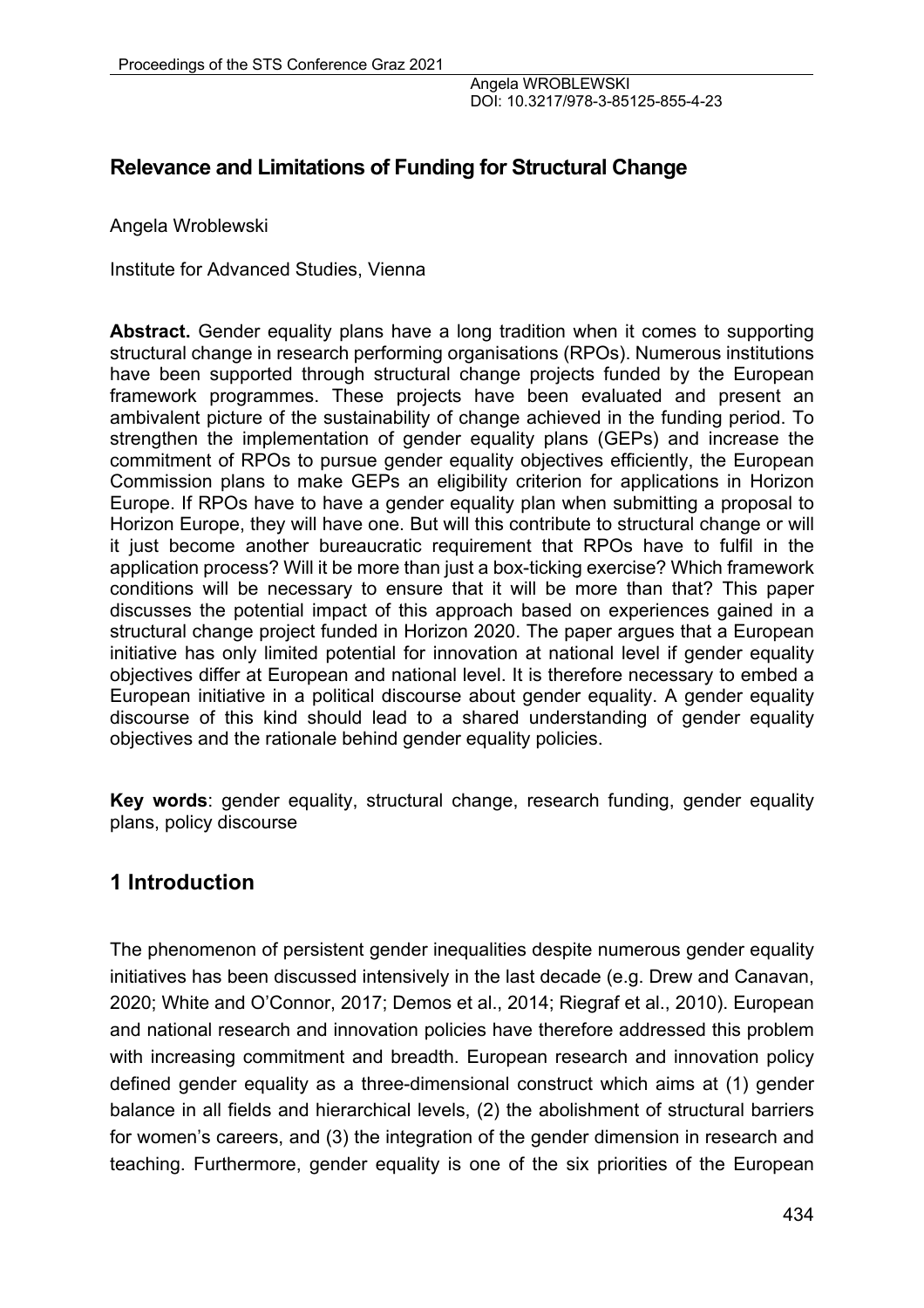Research Area (ERA). To support these objectives, numerous structural change projects have been funded since the 6<sup>th</sup> European Framework Programme.

However, gender inequalities nonetheless still persist, and the pace of change remains slow. Evaluation studies have identified several reasons for this, namely a merely rhetoric commitment to gender equality or a lack of commitment and support by top management (EC, 2012), problems with the implementation process (Palmén and Kalpazidou Schmidt, 2019), or a lack of gender competence (Wroblewski, 2016).

The European Commission (EC) under president Ursula von der Leyen has reinforced its commitment to gender equality both in general (EC, 2020) as well as in research and innovation. In the new European Framework Programme (Horizon Europe, 2021-2027) gender equality plans (GEPs) become an eligibility criterion for applicants. This GEP requirement represents a massive push towards gender equality, and demonstrates the EC's demand for a clear commitment to gender equality from research performing organisations (RPOs). With this initiative, the EC takes up recommendations which have been made by the gender equality community for many years (e.g. the Policy Manifesto formulated at the first European Gender Summit in 20111; for a more recent initiative see GENDERACTION, 2019). The EC has formulated specific criteria which GEPs should fulfill as well as topics which they should address. For example, GEPs have to be published documents that are signed by top management, contain a commitment in terms of resources and gender expertise to implement concrete measures. Furthermore, the GEP has to be evidence-based and regularly monitored, and contain awareness-raising and training measures for staff and decision makers. Recommended areas to be covered are work-life-balance and organisational culture, gender balance in leadership and decision making, gender equality in recruitment and career progression, integration of the gender dimension into research and teaching content, and measures against gender-based violence including sexual harassment.

However, will this requirement actually be able to initiate institutional gender equality policies and thus contribute to sustainable structural change? In the following, I will discuss this question from the perspective of an evaluator of gender equality policies based both on a simple theory of change as well as experiences gained in the H2020 funded project "TARGET – Taking a reflexive approach to institutional transformation for gender equality".<sup>2</sup> TARGET supports seven research organisations in Mediterranean and former Eastern countries in developing and implementing GEPs.

<sup>1</sup> https://www.gopetition.com/petitions/european-gender-summit-policy-manifesto.html

<sup>2</sup> For more information see www.gendertarget.eu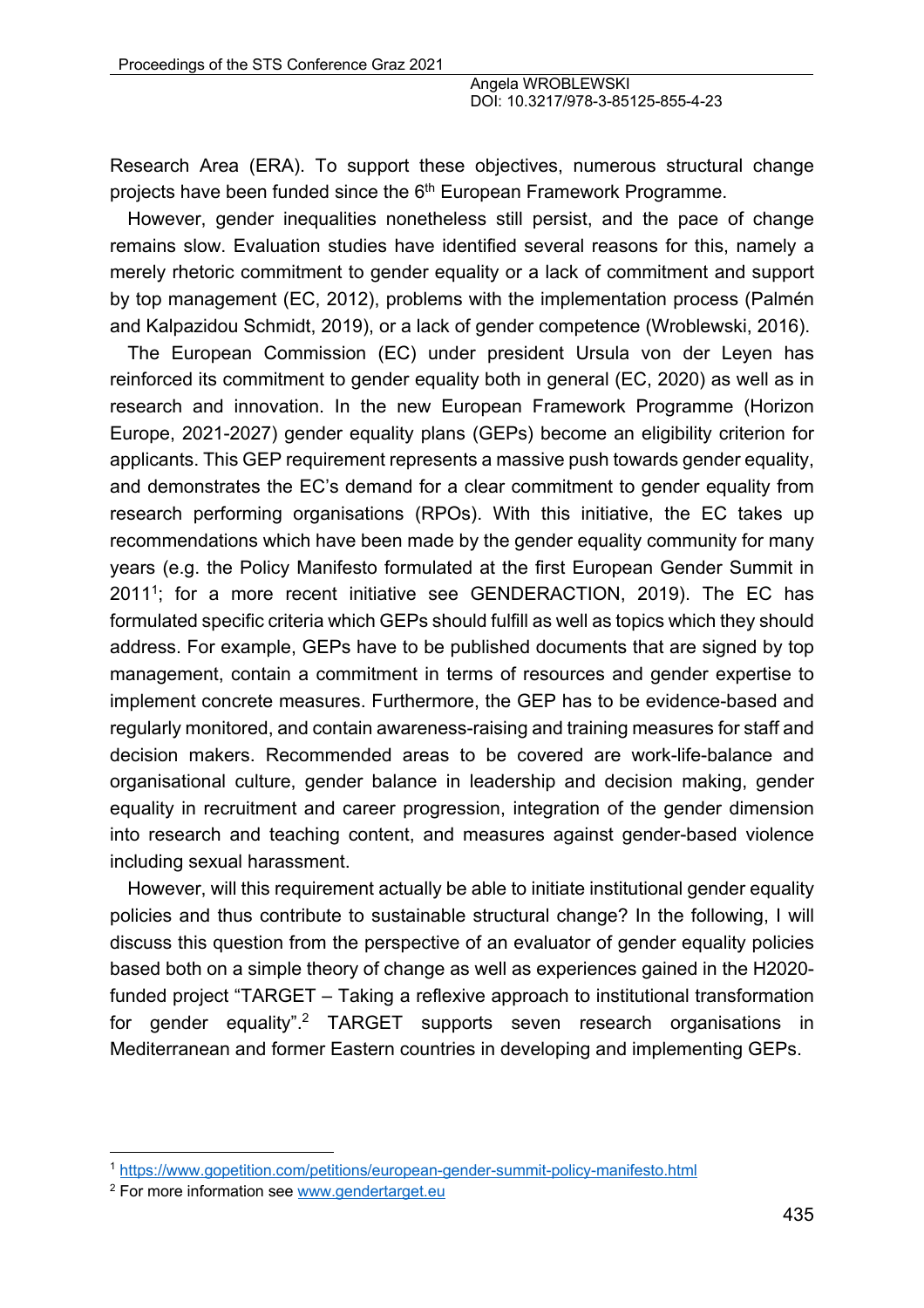# **2 Theory of Change for GEP requirement**

Evaluation studies use a theory of change to explain how activities are understood to produce a series of results that contribute to achieving the final intended impacts (Funnell and Rogers, 2011; W.K. Kellogg Foundation, 2004). A theory of change can be developed for any level of intervention – an event, a project, a programme, a policy, a strategy, or an organization – and for the short, medium, and long term. It is usually represented in a visual diagram that supports a narrative.

The key element in a theory of change is to explicate the assumptions for why interventions should lead to the expected outcome and impact. It should indicate the goal at the top (intended impact), the changes (outcomes) that need to be made to achieve that goal, as well as all the things that need to be delivered (outputs) to bring about those changes and the activities that need to be carried out in order to ensure that the planned outputs are delivered.



#### **Fig. 1. Theory of change**

The simple theory of change formulated below is designed to provide input for the discussion of the potential effects of the GEP requirement and necessary preconditions to realise the expected impact.

The GEP requirement in Horizon Europe aims at supporting the development and implementation of gender equality policies at institutional level. By formulating building blocks and recommending thematic fields, the EC also defines specific quality standards that GEPs should fulfil. The explicit assumption is that RPOs formulate targeted GEPs. It is also assumed that by fulfilling this formal requirement (adoption of a GEP by top management) awareness of gender inequalities will increase and existing structures will be reflected upon from a gender perspective regarding any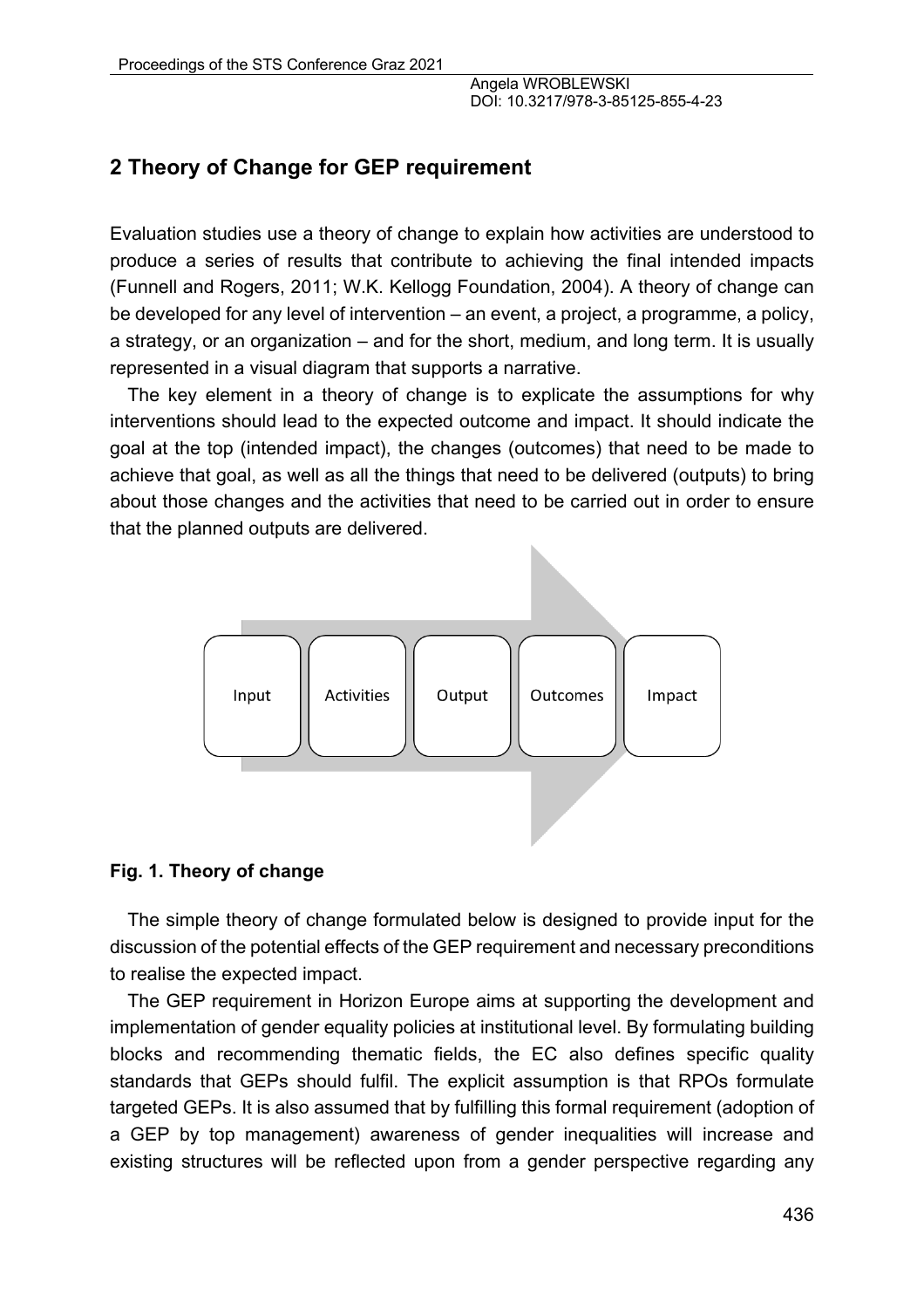inherent gender bias. In an ideal world, structures will be altered when a gender bias is identified, and structural change will thus take place.



## **Fig. 2. Theory of change for GEP requirement**

When considering the building blocks for GEPs formulated by the EC, it is evident that they support the theory of change:

- A publicly accessible GEP expresses the commitment of top management to gender equality and provides a basis that bottom-up initiatives can address.
- Sufficient resources in both financial and personnel terms are a precondition for successful implementation of a GEP.
- The fact that gender expertise has to be available for the implementation of the GEP is of specific importance as it increases the visibility of internal gender expertise or forces institutions to build it up.
- Training for staff and decision makers to increase awareness of unconscious bias also contributes to the effectiveness of GEP implementation.

With these building blocks, the EC follows recommendations from evaluators, gender experts, and activists. However, experiences from the TARGET and other projects show that the successful implementation of the initiative depends on specific conditions which are not mentioned explicitly in the GEP requirement or the underlying theory of change. These specifically address the stage between the formal adoption of a GEP and its implementation in the organisation.

# **3 Lessons learned from TARGET**

To discuss the potential impact of the Horizon Europe GEP requirement, I will refer to experiences gained with the implementation of the TARGET project as well as results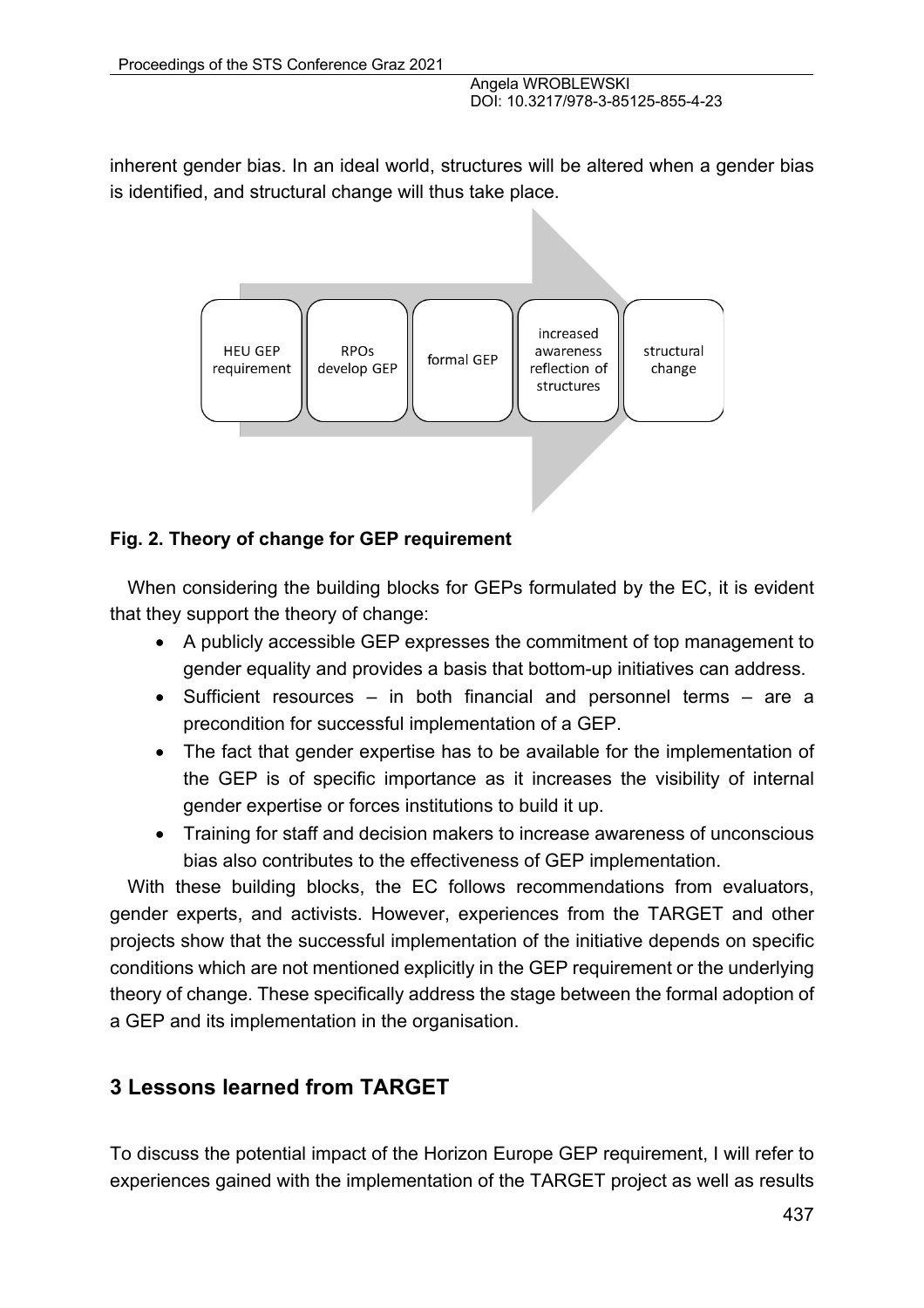from the GENDERACTION project. TARGET aims at supporting GEP development and implementation in seven organisations in countries which have been identified as being rather inactive with regard to gender equality in R&I (Lipinsky, 2014; EC, 2009). The national contexts of the TARGET implementing partners are characterised by a lack of a national discourse on gender equality in R&I, thus creating a specific and challenging situation for structural change policies at institutional level.

One task of the GENDERACTION project is to monitor the implementation of Priority 4 of the ERA Roadmap (Council of the European Union, 2015). To implement the ERA Roadmap at national level, Member States formulated national action plans (NAPs) which address six priorities (Priority 4 focuses on gender equality in R&I). An analysis of these NAPs (Wroblewski, 2020) points to a significant gap between EU15 and EU13 countries. The NAPs of the "new Member States" (EU13) are more likely to focus on a narrower concept of gender equality than those of EU15 countries. While most EU15 countries follow the ERA's multidimensional gender equality concept, most EU13 countries focus on the first dimension – women's participation especially in Grade A. Objectives regarding structural change or the integration of the gender dimension in research and teaching remain the exception. Although some EU13 countries did develop their gender equality policies and objectives further in the context of the NAP, the dominant gender equality concept still remains unchallenged in most. This is also due to a lack of policy discourse at European level (between the EC and Member States) which leads to a shared understanding of gender equality objectives.

The gender equality objective pursued by the structural change project and the (lack of a) national discourse on gender equality in R&I proved to be a major challenge for implementing institutions in the TARGET project. Such challenges in the national context have to be considered alongside any institutional factors that support or hinder GEP implementation, whereby the discussion usually tends to focus on institutional barriers and ignore the external ones. Accordingly, I will now discuss the relevance of the interplay between institutional and national context factors for a successful implementation of structural change policies (GEPs), drawing thereby on the experiences gained in the TARGET project.

#### **3.1 Relevance of National Context**

In countries where gender equality has not been formulated as a priority for R&I policy, it is mostly reduced to women's participation, which represents just one of the three ERA gender equality objectives. This understanding is heavily supported by the ERA monitoring system (EC, 2019b). The ERA progress reports refer to the headline indicator "share of women in Grade A" in the context of Priority 4. The two supporting indicators ("share of women among PhD-students" and "share of women among authors") play a minor role. Hence, countries with a high share of female professors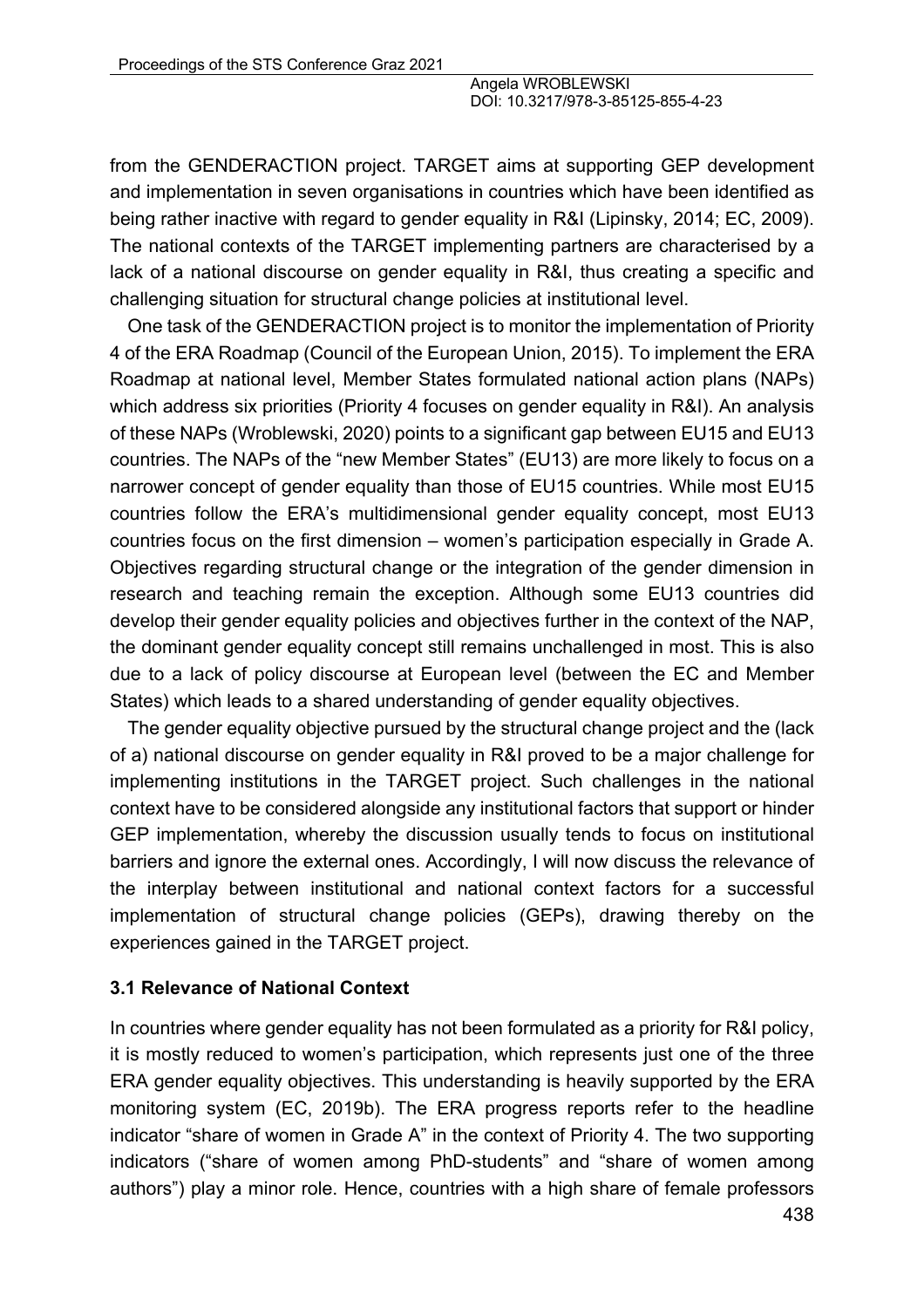are ranked as top performers when it comes to gender equality in R&I. While this defines countries like Romania and Bulgaria as top performers in gender equality (EC, 2019a), it does not mean that women there have an equal share in decision making or that the gender dimension is integrated in research and teaching (EC,2019c).

Institutions developing and implementing a GEP in such a context are confronted with the problem that their own ambitions regarding gender equality go beyond the national objectives. This becomes a specific challenge for institutions which are state funded or work on a state mandate. Even if these organisations implement internal policies which go beyond the national objectives, it is difficult for them to communicate this to an external audience. In such a case, the implementing organisation has to initiate a gender equality discourse with the relevant national stakeholders, which is a really difficult undertaking since a single organisation can scarcely compensate for the lack of a national discourse on gender equality in R&I.

However, the national context is not a fixed factor and might change in parallel to GEP implementation. This has been the case in Greece. The new focus on gender equality in national R&I policy supported the implementation and sustainability of the GEP in TARGET's Greek partner organisation. In particular, a new law on substantive equality that was passed in March 2019 has raised the importance of the GEP as an appropriate and effective tool that public and private organisations in Greece, including universities and research foundations, are encouraged to deploy. A further law passed in 2019 aims at restructuring some universities and foresees the establishment of Committees for Gender Equality in all Greek universities. It envisions such committees as consultative bodies to assist university administrations in their efforts to promote gender equality. One of their main responsibilities is to develop Action Plans to promote substantive equality in the educational, research, and administrative structures of higher education institutions. In this national context, the implementing institution became visible as a pioneer with regard to GEPs in research organisations and played an active role in the policy discourse (e.g. Anagnostou and Avlona, 2019). The latter included an exchange of experiences with GEP development and implementation with universities.

The Greek example shows that changes in national policy can raise the interest in institutional gender equality policies. A similar situation occurred in Serbia, where its status as an accession country introduced gender equality into R&I policy, with the TARGET implementing partner also becoming visible as a pioneer institution at national level. This was further supported by the fact that the current rector of the implementing university is a woman. In the media, the university is often referred to as a progressive institution because it has a female rector. She uses the attention this creates to refer to gender equality whenever possible and to present the university as a good practice example. One interview partner from the implementing university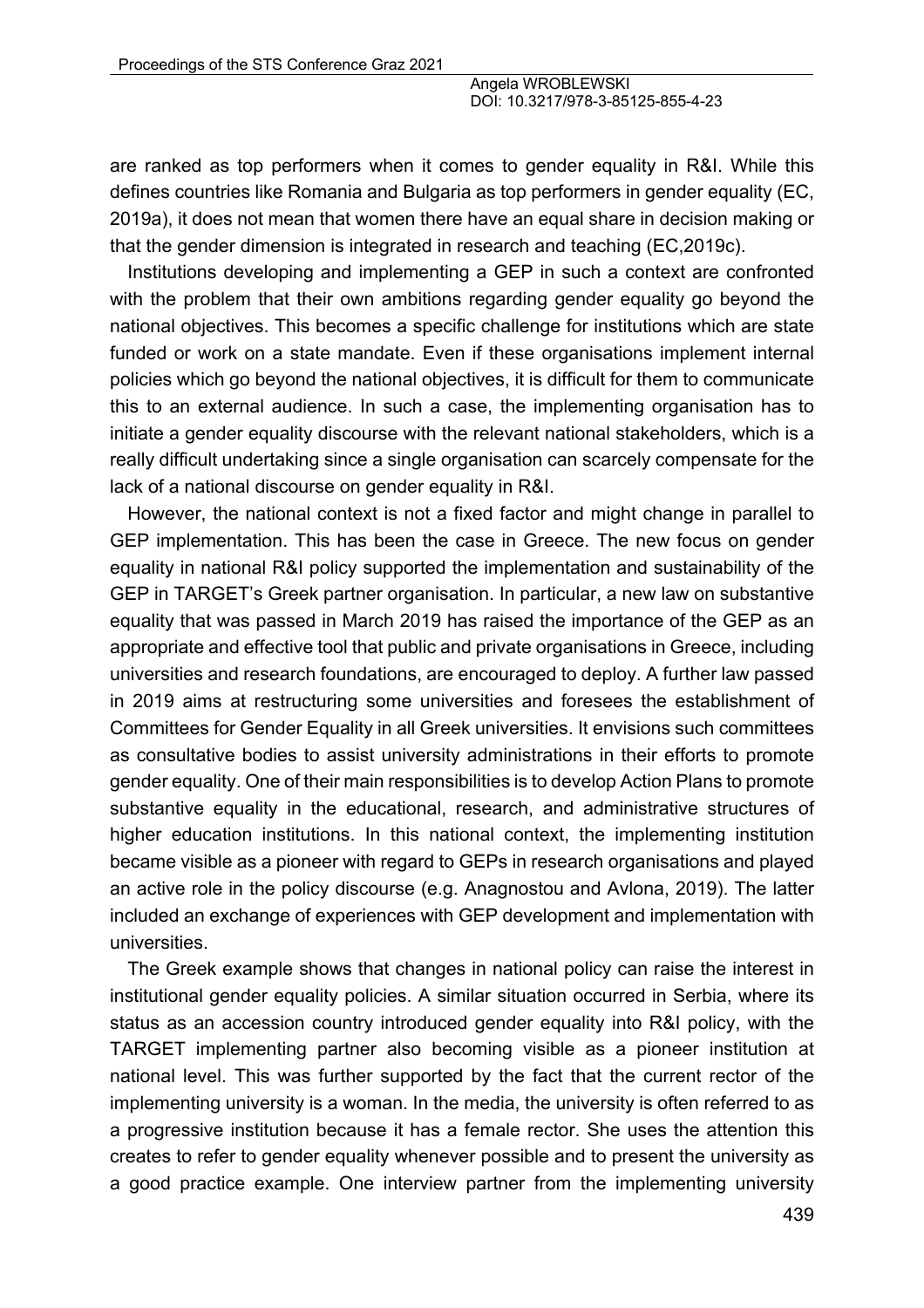described her approach as follows: "She uses every opportunity to raise these issues and push the matter forward within the university. Any kind of public presentation, opening speech, conference, meeting, whatever, she uses the opportunity to mention if not the gender equality plan then some of the aspects of the gender equality plan." In addition, representatives of the university – especially the rector – have had several meetings with the Serbian Ministry of Labour and Social Affairs, which is responsible for the implementation of a new Gender Equality Law in the country.

The possibility to influence the national discourse on gender equality in R&I is different in situations where the implementing institution has gender expertise but lacks a competent or responsible opposite number (e.g. in the government). It is almost impossible for an implementing partner to compensate for a lack of a national discourse. In extreme cases, this lack of interest at national level may even diminish an existing commitment from management to gender equality. However, the lack of a gender equality discourse in R&I from the government side could be compensated (at least in part) by bottom-up initiatives coming from the research community or NGOs focusing on gender equality. Such initiatives allow them to identify allies and bundle their strengths.

#### **3.2 Relevance of Institutional Context**

Barriers for GEP implementation have been discussed at length in recent years. One of the main reasons for ineffective GEP implementation or its lack of sustainability is an absence of support from the top (EC, 2012). The EC's requirement that the GEP must be published and signed by top management addresses precisely this barrier. However, the support of top management may change due to changing priorities or changes in management. Four of the seven TARGET implementing partners faced changes in management during the project period, which led in one case to severe problems with the implementation of the GEP.

Aside from this one very pronounced example of open resistance to the implementation of a GEP, implementing partners have also been confronted with more moderate forms of resistance. A typical form of resistance – and one which is supported by the definition of gender equality in national R&I policy – is the perception of gender equality as a non-issue due to high female representation in the organisation or R&I in general. Several interview partners reported that gender issues are not seen as relevant at their institution.<sup>3</sup> This is primarily due to the high representation of women among students and staff. "In general, the issue is not that problematic because 64% of students are female, and in engineering 48% of students are women." (I2) "According to statistics, X [country] does not perform badly. The number of female

<sup>&</sup>lt;sup>3</sup> The following quotes are taken from the TARGET interim evaluation report (TARGET. 2020).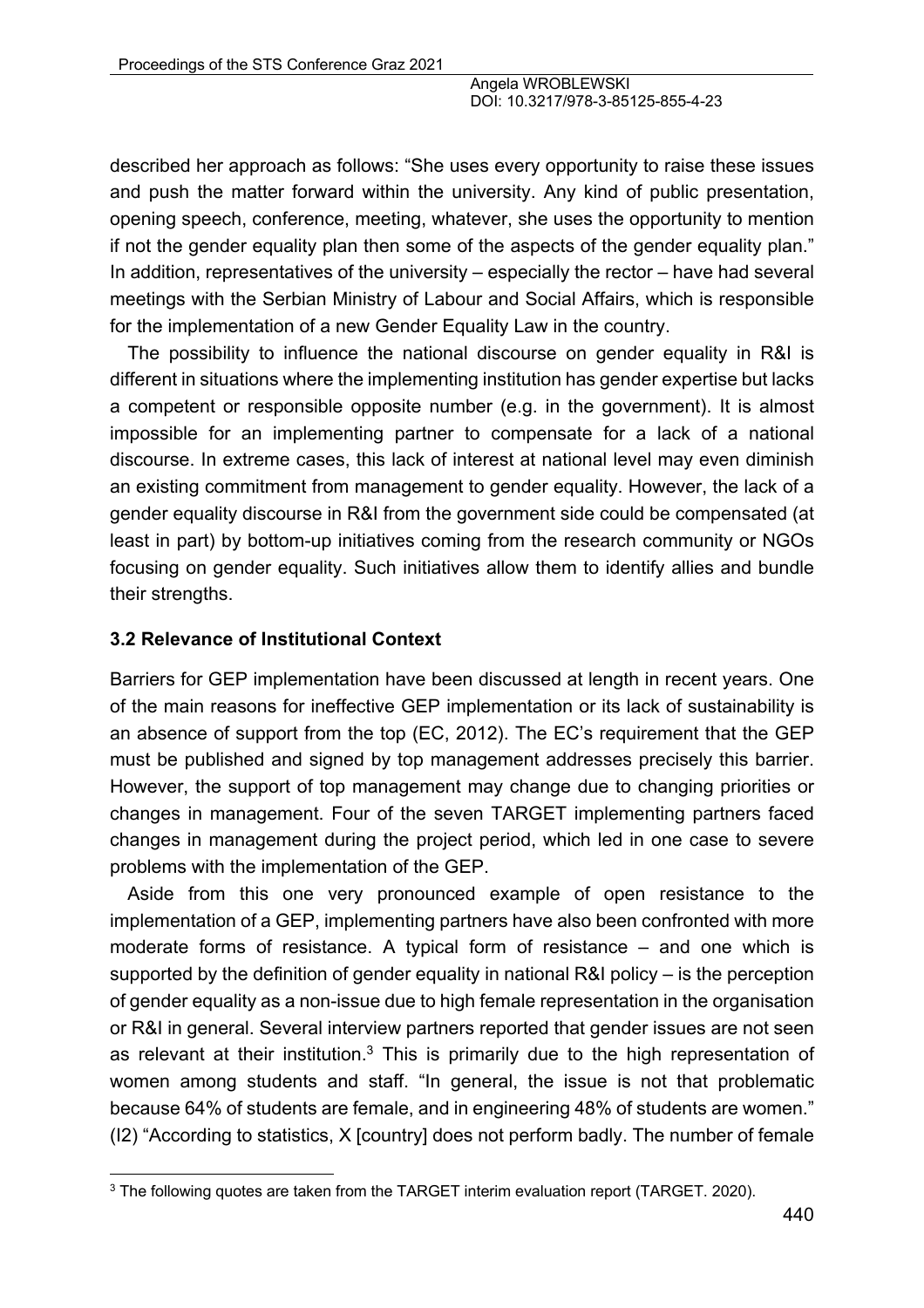students is very high." (I3) "There is no problem regarding female participation at all levels – including professorships and management positions." (I8)

This form of neglecting the gender issues represents a type of resistance which might be explained by a lack of gender competence within the organisation. This is a specific problem in cases where gender expertise is provided by an external expert who joins the organisation for the duration of the project. Hence, the requirement that GEPs have to include training and awareness-raising activities regarding unconscious bias for staff and management also responds to a factor which has been critically discussed in the context of effective gender equality policies. However, the GEP requirement does not insist on internal expertise. It likewise does not specifically address the challenge of establishing internal gender competence and awareness in a country without a gender equality discourse in R&I.

Experiences within the TARGET project not only pointed to hindering factors, they also revealed supporting factors for GEP implementation which compensate (at least in part) for the lack of support at national level. The implementation of gender equality policies is facilitated if gender equality objectives are linked to key objectives or strategies of the institution. An important aspect in this context is the self-perception of the organisation as modern and open-minded. According to the interview partners in the implementing institutions, this requires that gender equality is ensured and all forms of discrimination are combatted. Hence, gender equality as an objective is not questioned by the interview partners, who see it instead as a requirement for a modern organisation. All of the interview partners are aware that dealing with gender equality is a must in European funding procedures. This forms the basis for the generally high acceptance of gender equality issues.

In an ideal scenario, this first step of recognising the relevance of gender for one's own organisation is accompanied by a willingness both to reflect on the way things have been done in the past from a gender perspective and to change practices in the event of an unintended gender bias. This became very obvious in the context of a gender sensitive language. Referring to the existing regulation in his institution, one interview partner noted that "the regulation makes you think about how to express things and understand a gender bias".

Resistance to gender equality becomes more unlikely when gender is considered a relevant dimension in the dominant research fields. The acceptance of gender relevance in research also allows people to discuss gender issues within their organisation. However, this requires a responsible change agent who is accepted by the management as well as the research community and a participatory process which is open to critical discussions and self-reflection.

In institutions where the relevance of gender issues is accepted and there is a willingness to reflect on gender bias, the TARGET approach of establishing a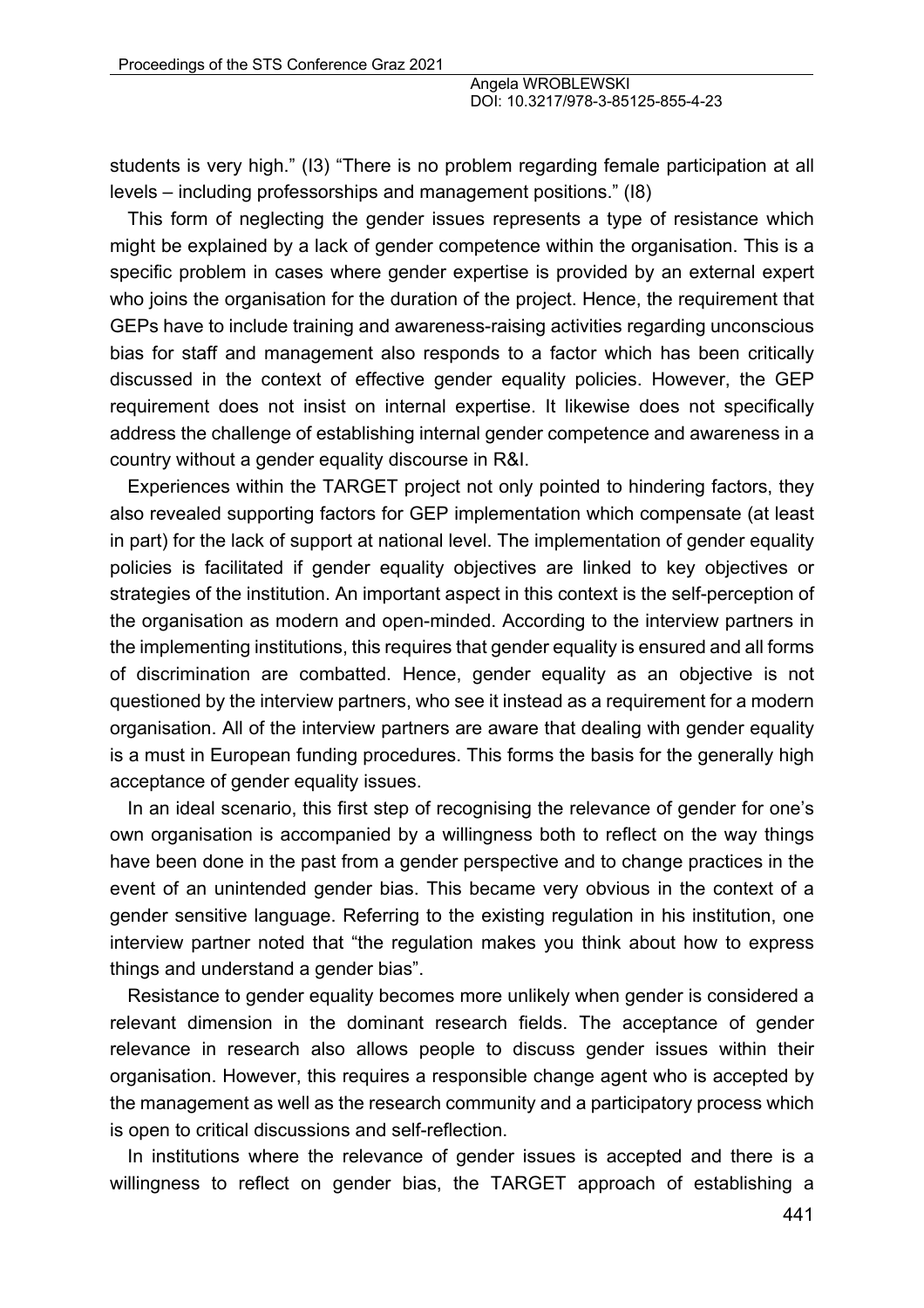community of practice worked well. This approach was based on the assumption that the sustainable implementation of a GEP requires it to be viewed as a common endeavour within the institution and not assigned to one expert who is responsible for GEP development and implementation. As the examples given above also illustrate, the establishment of a community of practice is linked to or builds on measures to develop and augment gender competence.

## **4 Conclusion**

Experiences gained in the TARGET project show that a financial incentive alone is not sufficient to support the development and sustainable implementation of gender equality policies at institutional level. Difficult national contexts can even hamper existing institutional commitment to gender equality. Referring to the experiences gained in the TARGET project and a simple theory of change model allows us to depict the potential stumbling blocks for the Horizon Europe GEP requirement.

With the GEP requirement, the EC takes up recommendations which have been formulated by gender experts and gender activists for many years. It has been constantly claimed that gender equality should be linked to funding and sanctions for non-compliance. However, such an incentive is more likely to achieve its objective when requirements at national (e.g. from funding organisations) and European level are compatible or identical, since this would imply that gender equality objectives are also similar at both levels. Wroblewski (2020) analysed the implementation of national gender equality policies in R&I and showed that EU Member States formulate different gender equality objectives and refer to diverging gender equality concepts. EU15 countries are more likely to pursue the comprehensive gender equality objective formulated in the ERA, while the new Member States (EU13) still tend to focus on female representation in the gender equality in R&I context.

Hence, the realisation of the potential effects of the GEP requirement in Horizon Europe depends strongly on a shared understanding of the gender equality concept, gender equality objectives, gender equality plans, and related quality criteria between the European Commission and the national policy makers. This is of specific importance in times of anti-gender movements and a renaissance of traditional norms and values. A policy discourse on gender equality in R&I is a precondition for the proper functioning of a steering mechanism like compulsory GEPs. It is also needed in order to avoid a widening of the gap between EU15 and EU13 countries with regard to gender equality in R&I – especially when access to European funding depends on it.

In addition to a policy discourse between the European and the national policy makers, a similar discourse should take place at national level between all relevant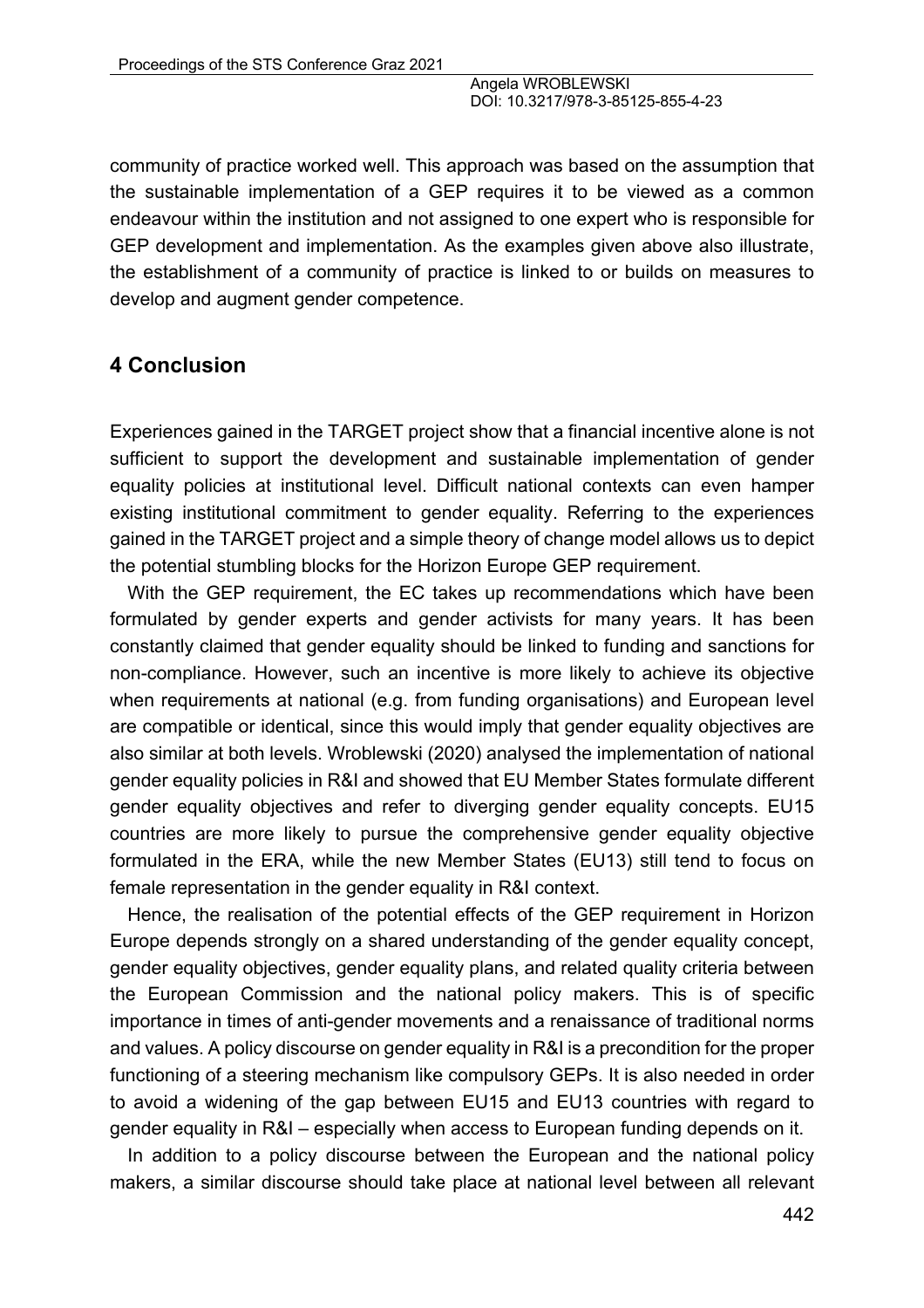stakeholder groups. It will also be necessary to provide support at national level for those institutions that are developing and implementing a GEP for the first time or further developing an existing GEP.

In an ideal world, the gender equality policy discourse at the national and European levels is accompanied by possibilities for mutual learning and exchange of experiences. This will also contribute to capacity building. The need to build up competence and expertise in GEP development and implementation applies not only to the institutions affected by the GEP requirement but also to the Member States themselves (e.g. the stakeholders responsible for higher education or R&I policy in government ministries).

From the perspective of RPOs, funding alone is not a sufficient incentive to pursue sustainable structural change. Hence, it is important that RPOs are addressed by a European or national policy discourse on gender equality as described above. The motivation to engage in gender issues increases when gender equality is perceived as a criterion for excellent research and a characteristic of a modern organisation which is attractive for both national and international experts.

At the institutional level, it is helpful if gender equality objectives are compatible with or supported by other strategic organisational goals (e.g. excellence, organisational reform). Institutions also need to build up internal gender competence and establish cooperation with gender experts who can support the development and implementation of gender equality policies. This underlines the importance of ensuring that responsibility for gender equality is not assigned to one expert or a specific unit in the organisation but is instead shouldered by a community of practice.

## **Acknowledgement**

This publication is based on experiences gained in the TARGET project which received funding from the European Union's Horizon 2020 research and innovation programme under grant agreement No. 741672.

## **References**

Anagnostou, Dia; Avlona, Natalia Rozalia (2019): The European Union and gender equality in research an higher education: A view from Greece, ELIAMEP Policy Paper No 28. Retrieved from: https://www.eliamep.gr/wp-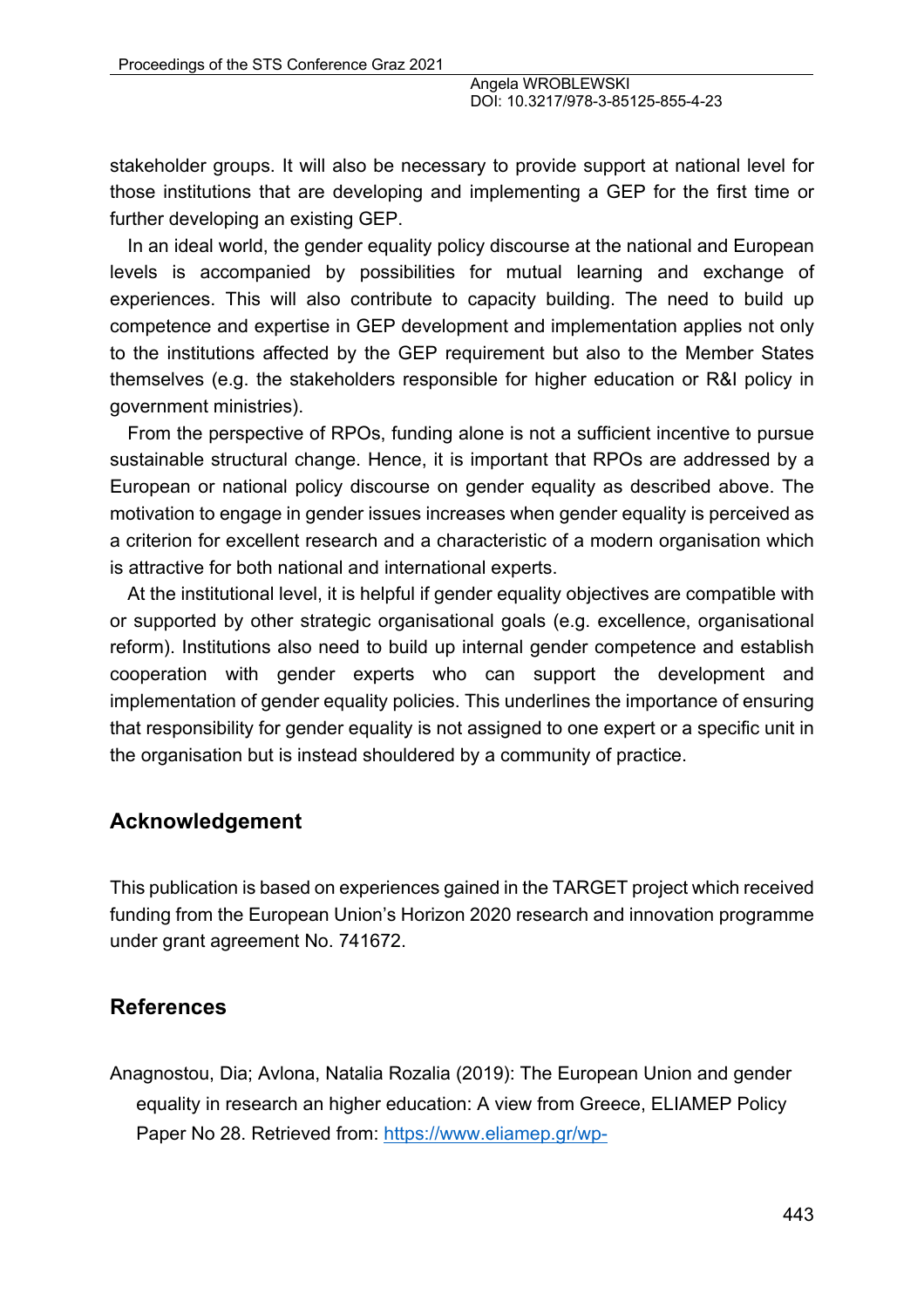content/uploads/2019/09/The-European-Union-and-gender-equality-in-researchand-higher-education-4.pdf [19.04.2021]

- Council of the European Union (2015): Council conclusions on the European Research Area Roadmap 2015-2020 (9351/15). Retrieved from: https://era.gv.at/object/document/1817/attach/0\_pdf.pdf [19.04.2021]
- Demos, Vasilikie; White Bergheide, Catherine; Texler Segal, Marcia (eds.) (2014): Gender Transformation in the Academy, Bingley: Emerald.
- Drew, Eileen; Canavan, Siobhán (eds.) (2020), The Gender-Sensitive University. A Contradiction in Terms?. London: Routledge. Retrieved from: https://doi.org/10.4324/9781003001348 [19.04.2021]
- EC [European Commission] (2009): Gender Challenge in Research Funding Assessing the European National Scenes, EU Publications Office, Luxembourg.
- EC [European Commission] (2012): Structural Change in Research Institutions: Enhancing excellence, gender equality and efficiency in research and innovation. Brussels: European Commission.
- EC [European Commission] (2019a): European Research Area Progress Report 2018. Brussels. Retrieved from: https://ec.europa.eu/info/publications/eraprogress-report-2018\_en
- EC [European Commission] (2019b): ERA Monitoring Handbook 2018. Brussels. Retrieved from: https://ec.europa.eu/info/sites/info/files/research\_and\_innovation/era/era\_progres s\_report\_2018-handbook.pdf [19.04.2021]
- EC [European Commission] (2019c): She Figures 2018. Brussels. Retrieved from: https://www.etag.ee/wp-content/uploads/2019/03/She-Figures-2018-1.pdf [19.04.2021]
- EC [European Commission] (2020): A Union of Equality: Gender Equality Strategy 2020-2025. COM(2020) 152final. Retrieved from https://eur-lex.europa.eu/legalcontent/EN/TXT/?uri=CELEX%3A52020DC0152 [19.04.2021]
- Funnell, Sue C., & Rogers, Patricia J. (2011). Purposeful Program Theory: Effective Use of Theories of Change and Logic Models. San Francisco: Jossey-Bass.